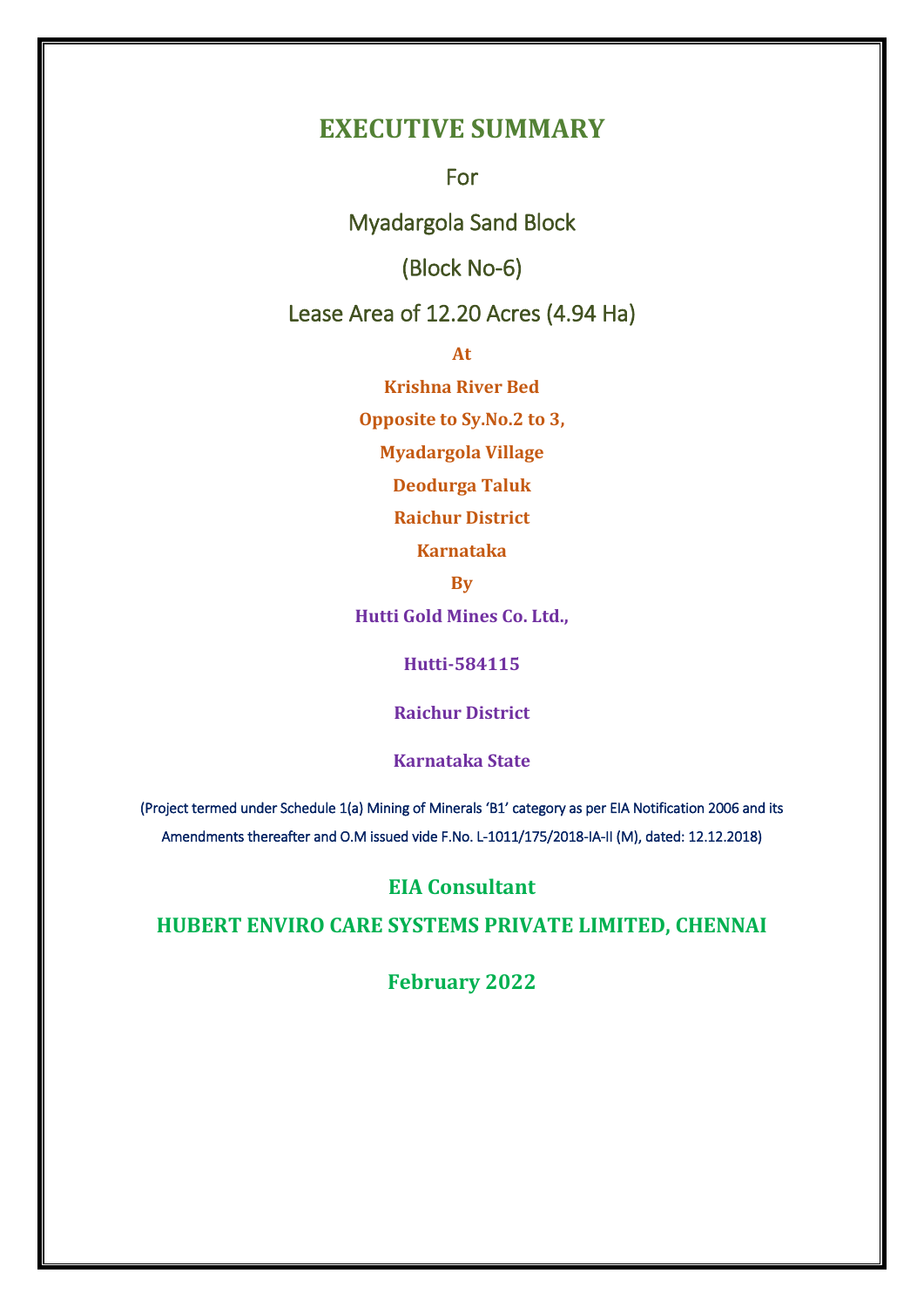#### **1.1 INTRODUCTION**

M/s. Hutti Gold Mines Co. Ltd., has applied for Environmental Clearance for extraction of Ordinary Sand from Krishna River bed at Myadargola (Block-6) sand block having lease area 12.20 Acres (4.94 Ha) located in Sy. No. 2 & 3 of Myadargola Village, Deodurga Taluk, Raichur District Karnataka State. Total mineable reserves are estimated at proposed sand block is approximately 67,935 Metric Tonnes per annum out of which the saleable ordinary sand will be 54,348 MT which is 90% of the Mineable reserves.

The Scheme of Quarry got approval by the Office of the Deputy Director/Senior Geologist, Department of Mines and geology, Raichur letter vide MG004S200000499/1202 dated 11.11.2020.

Project is considered as a cluster mine category with the distance between the peripheries of one lease to the other is less than 500 meters it is categorized as 'B1'. Hence, EIA, EMP along with Public Hearing has to be conducted for obtaining Environmental Clearance (EC) from State Environmental Impact Assessment Authority. The application to grant of TOR for the process of obtaining prior Environmental Clearance for the proposed project was considered by the KSEAC in its  $267<sup>th</sup>$  SEAC meeting held on 29.09.2021, for determination of the Terms of Reference (ToR) for preparation of the Environmental Impact Assessment (EIA) report. The Committee has suggested specific Terms of Reference (ToR) for preparation of the EIA report and Environmental Management Plan and for conducting public hearing vide its letter No: SEIAA 439 MIN 2021, Dated 06.12.2021. Enclosed as an **Annexure-2.**

### **1.1.1 Location of the Project**

The project lease area of Myadargola (Block-6) Sand mining is about 12.20 Acres (4.94Ha) located in Sy. No- 2 & 3 of Myadargola Village, Deodurga Taluk, Raichur District Karnataka State. The area is located in Survey of India Topo Sheet No. 56 D /14, boundedby Latitude N  $16^0$  32' 41.47" -  $16^0$  32' 53.78" and Longitude E  $77^{\circ}$  00' 17.25" -  $77^{\circ}$  00' 24.79" on WGS 1984 datum. The nearest road from the project site is Ikur-Aneksugur which is about  $\sim 1.05$  km (N) from the project site. The nearest road from the project site is Myadaragola Village Road which is about  $\sim 0.34 \text{km}$  (WSW) from the project site. The Nearest Railway Station is Lingri Railway Station line which is about  $\sim 23.65 \text{km}$  (ENE) from the Project site. The National Highway NH-150A (Jevargi-Ballari-Chamarajanagar) is located at about ~ 14.59km (WNW) from the project site. The State Highway SH-15(Raichur-Devadurga-Loni) is about  $\sim 10.43 \text{km}$  (WSW) from the lease area.

**Table** Error! No text of specified style in document.**-1 SALIENT FEATURES OF THE** 

**PROJECT SITE**

|  | $\sim$<br>Survey<br>'NO. | $x_{\tau}$<br>$\overline{v}$ $\overline{v}$ $\overline{v}$<br>ັ |
|--|--------------------------|-----------------------------------------------------------------|
|--|--------------------------|-----------------------------------------------------------------|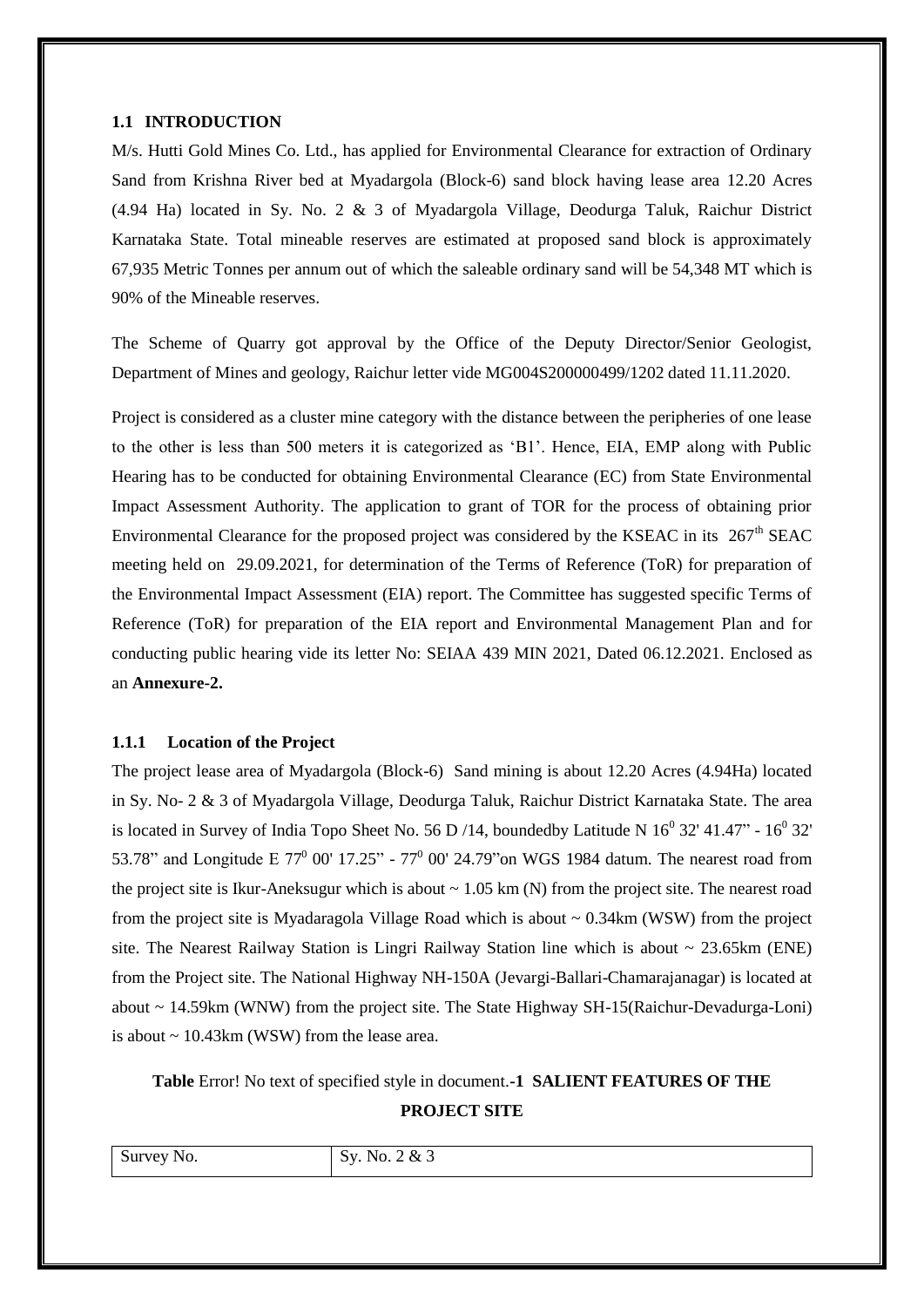| Village                      | Myadargola Village                                               |  |  |  |
|------------------------------|------------------------------------------------------------------|--|--|--|
| <b>Taluk and District</b>    | Deodurga Taluk & Raichur District                                |  |  |  |
| <b>State</b>                 | Karnataka State                                                  |  |  |  |
| Toposheet No.                | 56 D/14                                                          |  |  |  |
| Latitude                     | $16^{0}$ 32' 41.47"N - $16^{0}$ 32' 53.78"N                      |  |  |  |
| Longitude                    | $77^0$ 00' 17.25"E - $77^0$ 00' 24.79"E                          |  |  |  |
| <b>Current Quarry Status</b> | It is a fresh lease in the fresh quarry                          |  |  |  |
| <b>Extent Area</b>           | 4.94 Ha (12.20Acres)                                             |  |  |  |
| <b>Proposed Capacity</b>     | 67,935 MTPA                                                      |  |  |  |
| <b>Quarry Plan</b>           | Quarry plan approved by the Office of the Deputy Director/Senior |  |  |  |
|                              | Geologist, Department of Mines and geology, Raichur letter vide  |  |  |  |
|                              | MG004S200000499/1202 dated 11.11.2020                            |  |  |  |

# **1.2 PROJECT DESCRIPTION**

# **1.2.1 METHOD OF QUARRYING**

An open cast quarrying by semi-mechanized method will be adopted to operate the quarry. Annual production will be 67,935 TPA. The Crawler Excavator, Back hoe loaders and Centrifugal system will be used for digging and loading activities.

# **1.2.2 Anticipated life of the mine**

Based on replenishment the life of mine will depend however the lease will be granted for 5 years only and depth restricted to 1 m from the surface of the river bed only.

# **1.2.3 Conceptual Quarry Plan**

Based on reserves of River Sand at Production capacity of 67,935 Tonnes per annum will be excavated in the River Sand for the 5 years plan period, thus the life of the mine in this case is for 5 year, and the following points are considering.

- **1.** Extent of mineralization
- **2.** Techno-economical depth of ore persistence
- **3.** From the point of view of depicting / sand replenishment
- a) Total sand resource

b) Estimating sand reserves.

# **1.2.4 Waste Generation & Disposal**

There will not be any mineral rejects or waste from the quarry except some pebbles of 10%.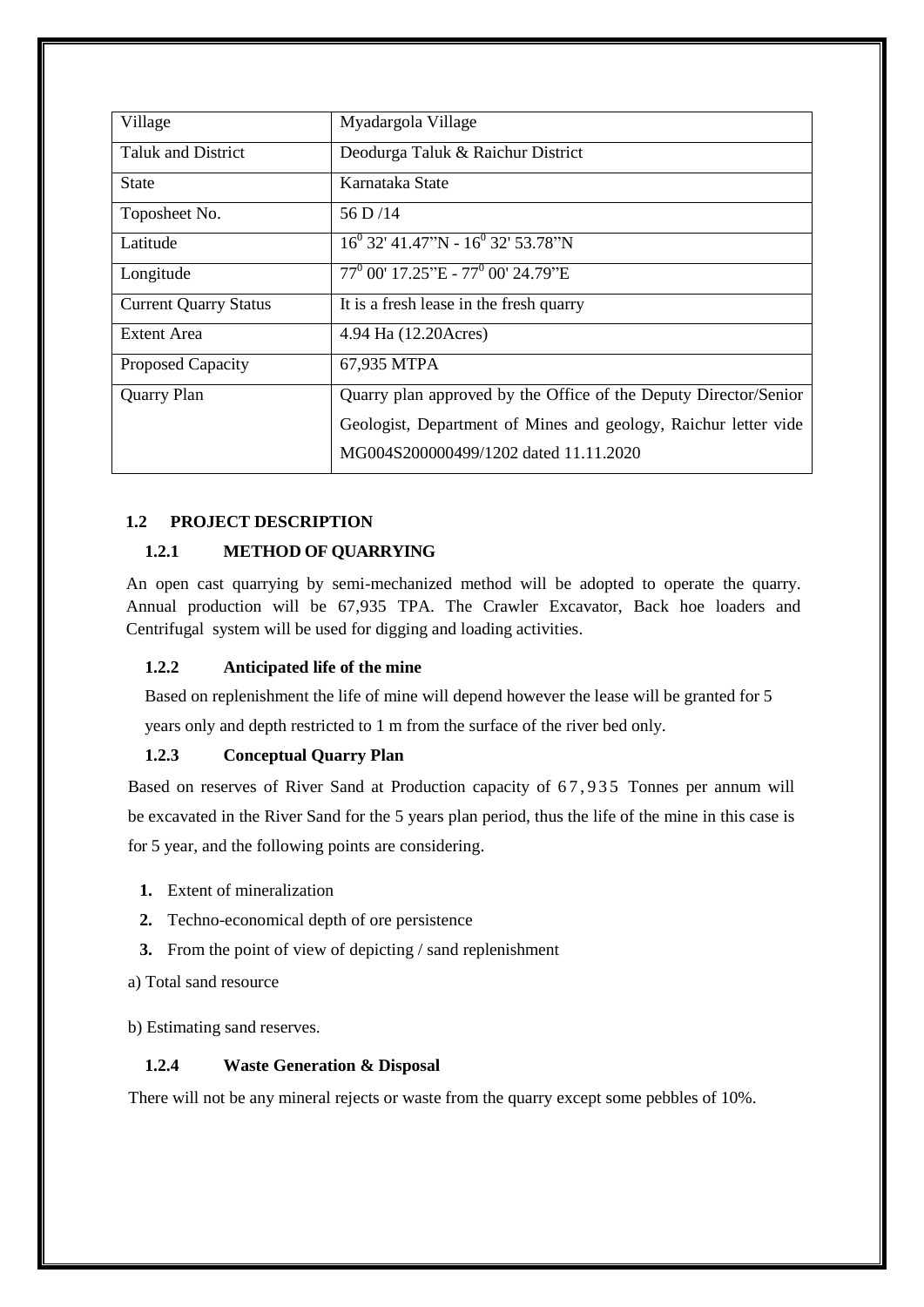# **1.2.5 Water Requirement & Source**

Total water requirement for the project will be 4.00 KLD, Requirement is met by procurement of water from Private Tankers

# **1.2.6 Manpower Requirement**

The said quarry provides direct employment to 15 people and generates indirect employment for several hundred people. Most of the directly employed manpower falls under skilled category. Preference will be given to the local people as per their eligibility.

# **1.2.7 Site Infrastructure**

The Quarry site is having provisions of canteen, first-aid center etc. Quarry office is well connected with wireless and telephone, internet  $\&$  e-mail facilities for communication. The quarry is provided with a workshop to undertake repairs and regular maintenance of mining machinery/trucks deployed.

# **1.3 EXISTING ENVIRONMENTAL SCENARIO**

# **1.3.1 Baseline Environmental Studies**

Baseline environmental studies were carried out by HECS within 10 km radius of the River Sand mining area to assess the existing environmental scenario in the area. For the purpose of EIA studies, quarry lease area of River Sand quarry was considered as the core zone and area outside the quarry up to 10 km radius was considered as buffer zone. The baseline environmental monitoring for various components, viz. Air, Noise, Water, Land was carried out during Post Monsoon season i.e. **October 2021 to December 2021** in the study area covering 10 km radial Distance from the River Sand quarry.

# **1.3.2 Meteorology & Ambient Air Quality**

**Table** Error! No text of specified style in document.**-2 Meteorological Data for the Study period**

| S. No | <b>Parameter</b>                  | <b>Observation</b>        |
|-------|-----------------------------------|---------------------------|
|       | Temperature                       | Max Temperature : 32 °C   |
|       |                                   | Min Temperature: 19°C     |
|       |                                   | Avg Temperature: 28.13 °C |
| 2.    | <b>Average Relative Humidity</b>  | 57.03                     |
| 3.    | Average Wind Speed                | 1.57                      |
| 4.    | Predominant Wind Direction during | West                      |
|       | study period                      |                           |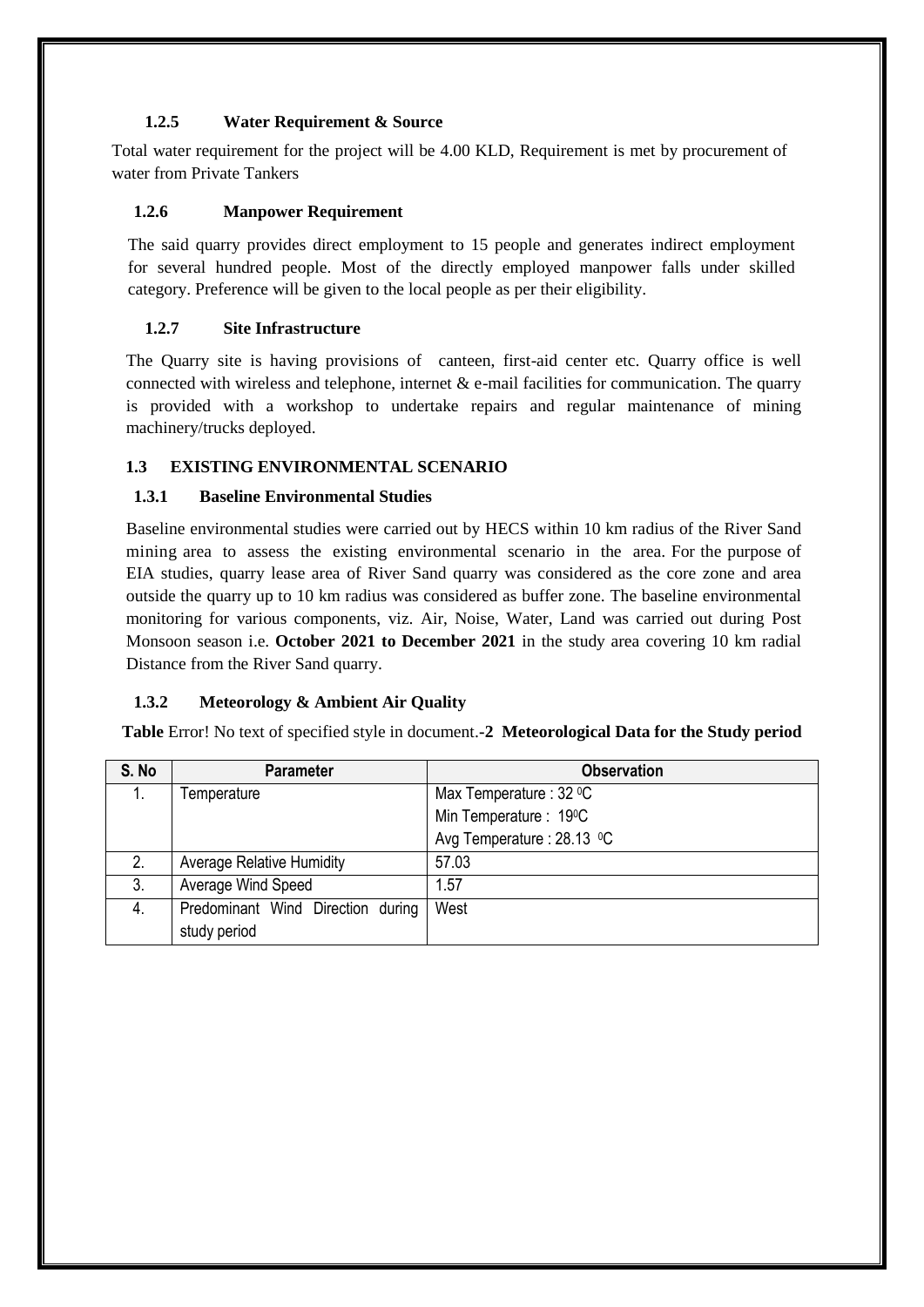

**Figure** Error! No text of specified style in document.**-1 Wind rose diagram for the Study Period (October 2021-December 2021)**

### **1.3.3 Ambient Air Quality Status**

The status of ambient air quality within the study area was monitored for Post monsoon season during Oct 2021 to Dec 2021 at 8 locations including the River Sand Quarry area and in nearby villages. The locations were selected based on the meteorological conditions considering upwind and downwind directions. The levels of Respirable Particulate Matter (PM10), Fine Particulates (PM2.5), Sulphur Dioxide (SO2,), and Oxides of Nitrogen (NOX) were monitored.

The ambient air quality has been monitored at 8 locations for 12 parameters as per NAAQS, 2009 within the study area. The baseline levels of PM10 is  $50.17$  to  $59.0 \mu g/m<sup>3</sup>$ , PM2.5 is 23.52 to 28.51  $\mu$ g/m<sup>3</sup>, SO2 is 9.63 to 12.58  $\mu$ g/m<sup>3</sup>, NO2 is 17.33 to 22.64  $\mu$ g/m<sup>3</sup>, all the parameters are well within the National Ambient Air Quality Standards for Industrial, Commercial and Residential areas at all monitoring locations during the study period from October 2021 to December 2021. From the above results, it is observed that the ambient air quality with respect to PM10, PM2.5, SO2, and NOx at all the monitoring locations is within the permissible limits specified by CPCB.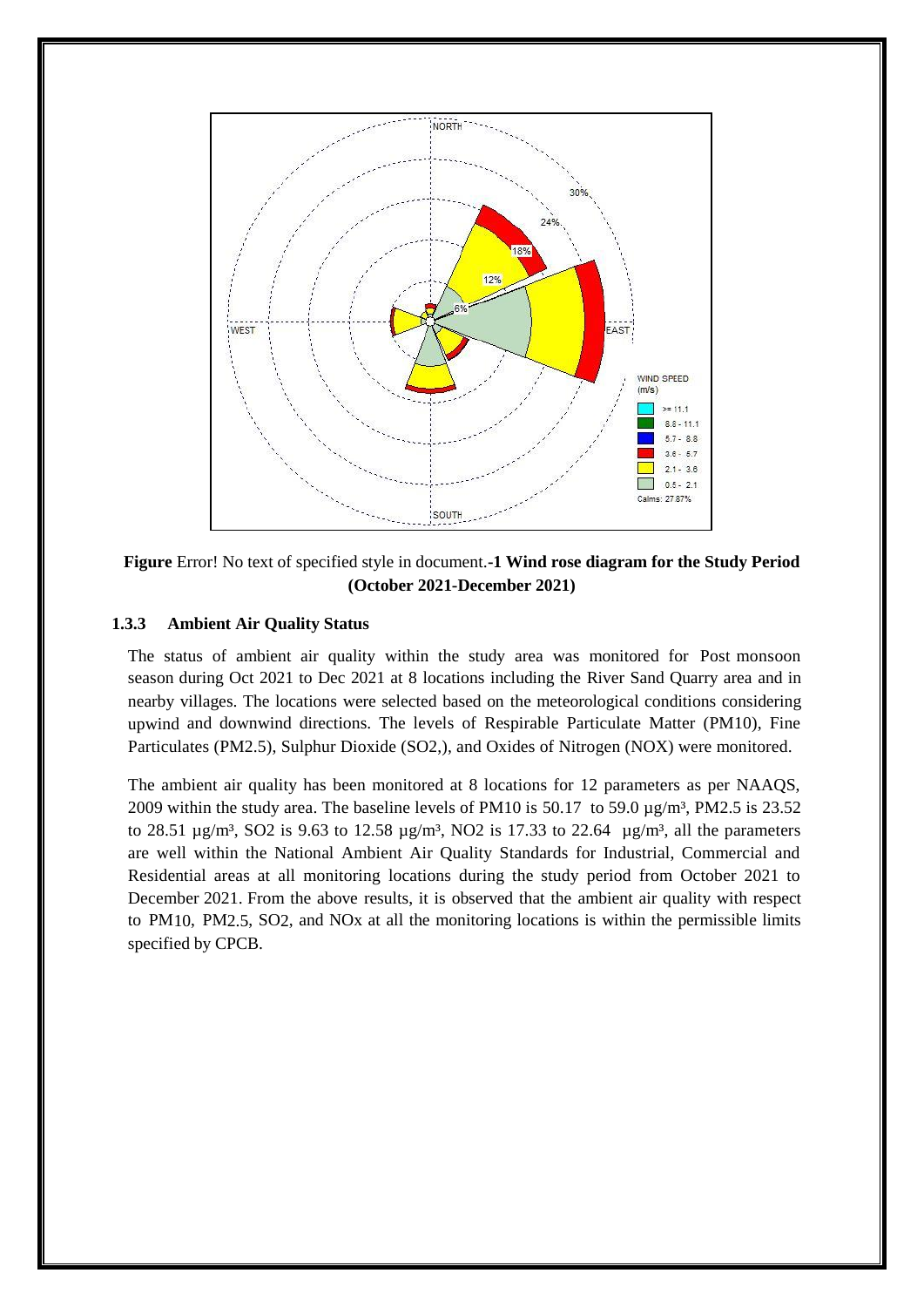#### **1.3.4 Ambient Noise Levels**

Ambient noise level monitoring was carried out at the 8 monitoring locations; The observationsof day equivalent and night equivalent noise levels at all locations are:

- $\triangleright$  In Industrial areas (near mining site i.e., sand excavation site ) day time noise levels was about  $48.3 \text{ dB}(A)$  and  $42.9 \text{ dB}(A)$  during night time, which is within prescribed limit by CPCB (75 dB(A) Day time  $\&$  70 dB(A) Night time) and no activities are at the proposed sand mine site..
- $\triangleright$  In residential areas day time noise levels varied from 40.2 dB(A) to 41.8 dB(A) and night time noise levels varied from 40.3 dB(A) to  $42.7 \text{ dB}(A)$  across the sampling stations. The field observations during the study period indicate that the ambient noise levels iswithin the prescribed limit by CPCB (55 dB(A) Day time  $\&$  45 dB(A) Night time).

#### **1.3.5 Surface and Ground Water Resources & Quality**

#### **1.3.5.1 Water Resources**

Drainage pattern is observed in the lease area. Due to quarrying there is no impact on river flows, during dry season and dry time only planning to excavate sand from the surface of the river bed, with the exclusion of monsoon season.

**Table** Error! No text of specified style in document.**-3 Distance & Direction of Pond/Lake And Canal Within The 10km Radius**

| <b>River</b>  | Distance (Km)                           | <b>Direction</b> |
|---------------|-----------------------------------------|------------------|
| Krishna River | Site is on the surface of the River bed | -                |
|               |                                         |                  |

### **1.3.5.2 Water Quality**

The existing status of groundwater and surface water quality was assessed by identifying 8 ground water (Bore wells/dug wells) samples in different villages and 9 surface water samples.

### **1.3.5.3 Ground Water Quality**

The physico-chemical characteristics of groundwater are presented in Error! Reference source not found. and are compared with the IS-10500 standards. The ground water results of the study area indicate that the pH range varies between 6.75 and 7.82. It is observed that the pH range is within the permissible limit of IS 10500:2012. The Total Dissolved Solids range of the collected ground water sample is varied between  $521 \text{ mg}/\text{l} - 1043 \text{ mg}/\text{l}$ . All the samples are within the permissible limit of IS 10500: 2012. The acceptable limit of the chloride content is 250mg/l and permissible limit is 1000 mg/l. The chloride content in the collected ground water samples in the study area ranges between  $104.3 \text{ mg/l} - 314.9 \text{ mg/l}$ . It is observed that all the samples are within the permissible limit of IS 10500:2012. The acceptable limit of the sulphate content is 200mg/l and permissible limit is 400mg/l. the sulphate content in the collected ground water samples in the study area is varied between 28.9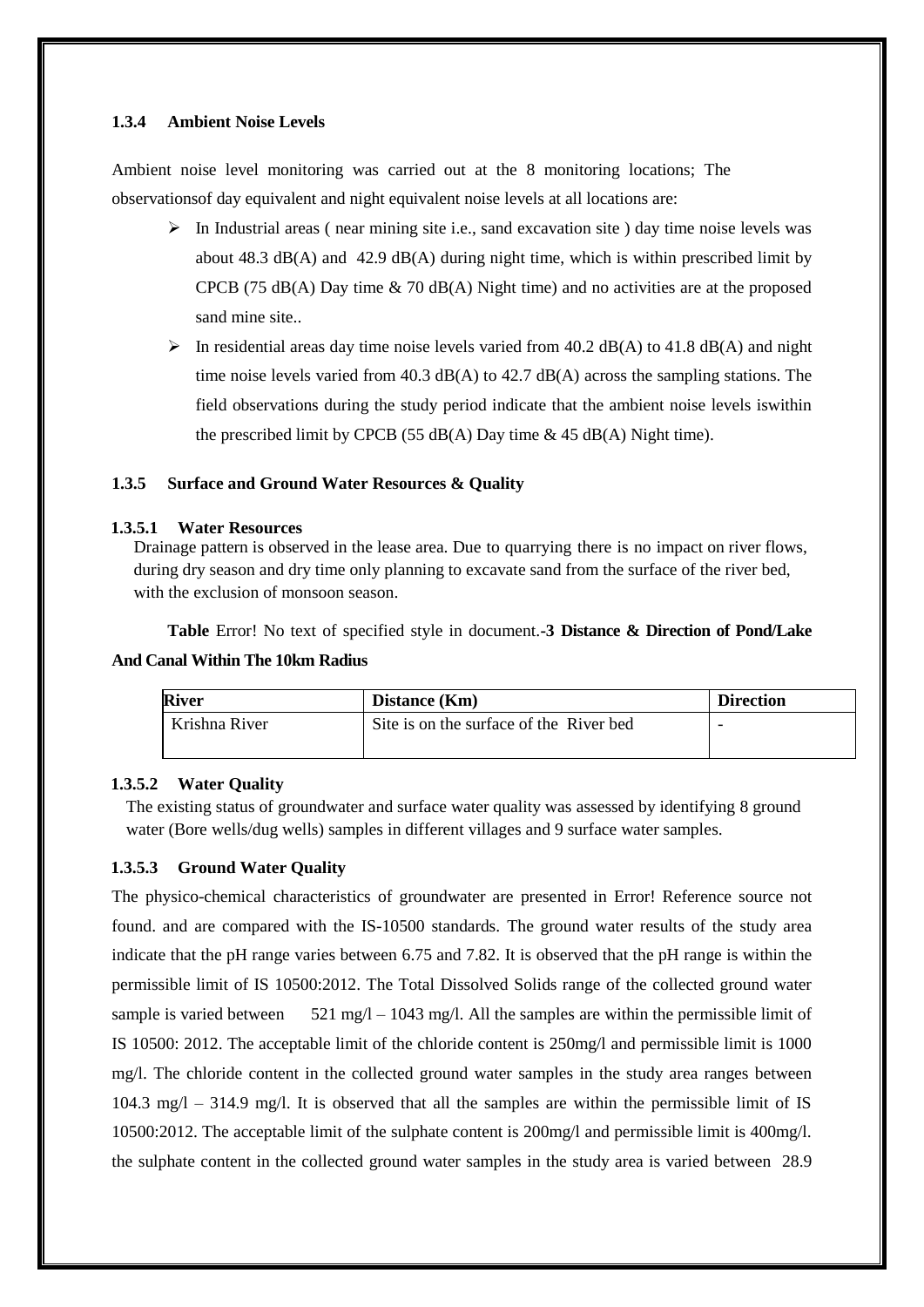$mg/1 - 121.6$  mg/l. It is observed that all the samples are meeting the acceptable limit of the IS 10500: 2012.

### **1.3.5.4 Surface Water Quality**

- $\bullet$  pH in the collected surface water samples varies between 6.72 to 8.14 where all the samples are within the limit of IS 2296:1992. .
- The Total Dissolved Solids (TDS) value of collected surface water sample ranges from 548 mg/l to 959 mg/l.
- The Total hardness value of the collected surface water sample ranges between 167.7mg/l to 438.1 mg/l .
- BOD value of the collected surface water sample ranges from 7.9 mg/l to 19.7 mg/l
- COD value of collected surface water varies from 40.8 to 82.5 mg/l.
- The concentration of heavy metals like As, Cd, Cr, Pb, Mn, Hg, Ni and Se are within the limits of IS 2296:1992.

It was observed from the analysis that, the physico-chemical characteristics of the surface water samples are within the permissible limits of drinking water standards.

### **1.3.6 Land use Land Cover classification**

The Land Cover classes were extracted following a Visual interpretation method or on-screen digitization of the Resource Sentinel-2A and Sentinel-2B sensor- Sentinel-2 image has 10 m spatial resolution. These were later verified by using SOI top sheet and Google Earth imagery. Polygon layers for each class were digitized and the respective areas were calculated

### **1.3.7 Soil Quality**

- $\triangleright$  The pH of the soil samples ranged from
- $\geq 7.36$  to 8.39.
- $\triangleright$  Conductivity of the soil samples ranged from 158 to 243 µmhos/cm.
- Nitrogen content in the collected soil samples ranged from 262 mg/kg to 361 mg/kg.
- Phosphorous content ranged from 8.1 mg/kg to 18.9 mg/kg.
- $\triangleright$  Potassium content ranges from 157 mg/kg to 291 mg/kg.

Overall the soil quality in the area was found to medium to fair fertile with moderate productivity.

#### **1.3.8 Biological Environment**

**Flora**: Floral study survey was made to assess the existing plant species in all accessible areas within the 10 km radius by the crisscross method of field exploration. The local flora was identified by their morphological observation, such as its size and shape of the leaf, flowers, fruits and their bark features of stem and also documented their habitat viz. Trees, Shrubs, Herbs, Grasses and Climbers etc. The plants which were not identified in the field were collected, brought to the laboratory and identified using standard herbarium references.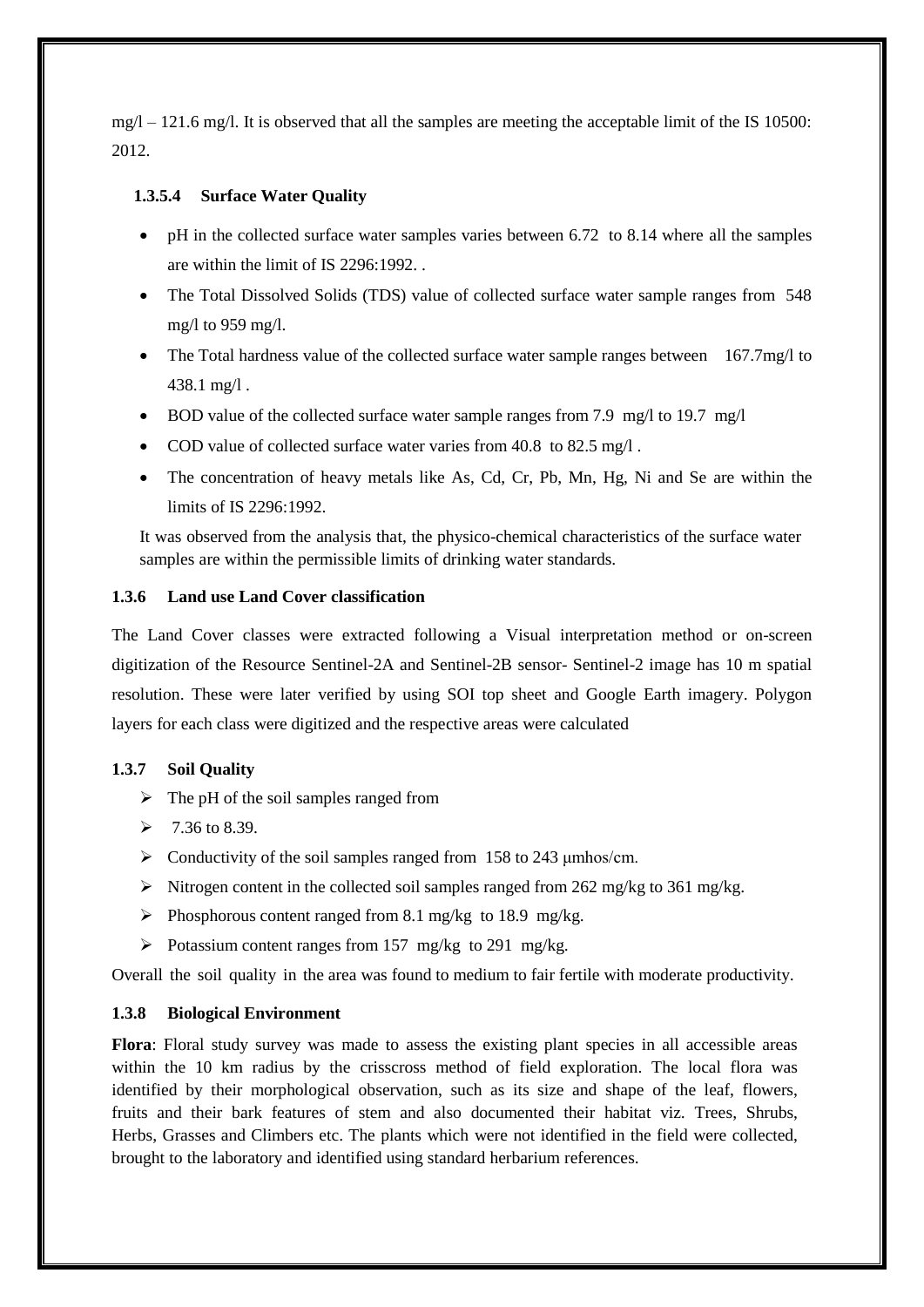There is no national park, wildlife sanctuary, biosphere reserve within 10 km radius of the study area. No critically endangered, endangered, threatened or rare species of wildlife in the buffer zone.

### **1.3.9 Socio-economic Environment**

Information on socio-demographic status and the trends of the communities in the 10 km radius was collected through primary social survey and secondary data from census 2011 & village directory 2001. Summary of the socio-economic status of the study area is given in **Table 1.4.**

The Socioeconomic profile of the study area shows that more than half of people in the study area work in other sector. They have good educational infrastructures and the people in the study area are well connected to the educational infrastructures. The average literacy rate of the study area is 38.82 %. The people in the study area are well connected to Government primary health centres and Primary health sub-centres.

**Table** Error! No text of specified style in document.**-4 Summary of Socioeconomic indicators within the study area**

| S.No             | <b>Particulars</b>                            | <b>Study Area</b> | Unit    |
|------------------|-----------------------------------------------|-------------------|---------|
| $0-5Km$          |                                               |                   |         |
| 1.               | Number of villages and Town in the Study Area | $\overline{7}$    | Nos.    |
| 2.               | <b>Total Households</b>                       | 2153              | Persons |
| $\overline{3}$ . | <b>Total Population</b>                       | 12857             | Persons |
| 4.               | Children Population (0-6 Years Old)           | 2301              | Persons |
| 5.               | <b>SC Population</b>                          | 2797              | Persons |
| 6.               | <b>ST Population</b>                          | 2264              | Persons |
| 7.               | <b>Total Working Population</b>               | 6562              | Persons |
| 8.               | <b>Main Workers</b>                           | 5786              | Persons |
| 9.               | <b>Marginal Workers</b>                       | 776               | Persons |
| 10.              | Cultivators                                   | 1988              | Persons |
| 11.              | <b>Agricultural Labourers</b>                 | 3772              | Persons |
| 12.              | <b>Household Industries</b>                   | 66                | Persons |
| 13.              | <b>Other Workers</b>                          | 736               | Persons |
| 14.              | Literates population                          | 3769              | Persons |
| 15.              | Illiterates population                        | 9088              | Persons |
| 5-10Km           |                                               |                   |         |
| 16.              | Number of villages and Town in the Study Area | 31                | Nos.    |
| 17.              | <b>Total Households</b>                       | 12254             | Persons |
| 18.              | <b>Total Population</b>                       | 71759             | Persons |
| 19.              | Children Population (0-6 Years Old)           | 11482             | Persons |
| 20.              | <b>SC Population</b>                          | 22258             | Persons |
| 21.              | <b>ST Population</b>                          | 5011              | Persons |
| 22.              | <b>Total Working Population</b>               | 34351             | Persons |
| 23.              | <b>Main Workers</b>                           | 28131             | Persons |
| 24.              | <b>Marginal Workers</b>                       | 6220              | Persons |
| 25.              | Cultivators                                   | 8725              | Persons |
| 26.              | <b>Agricultural Labourers</b>                 | 17027             | Persons |
| 27.              | Household Industries                          | 764               | Persons |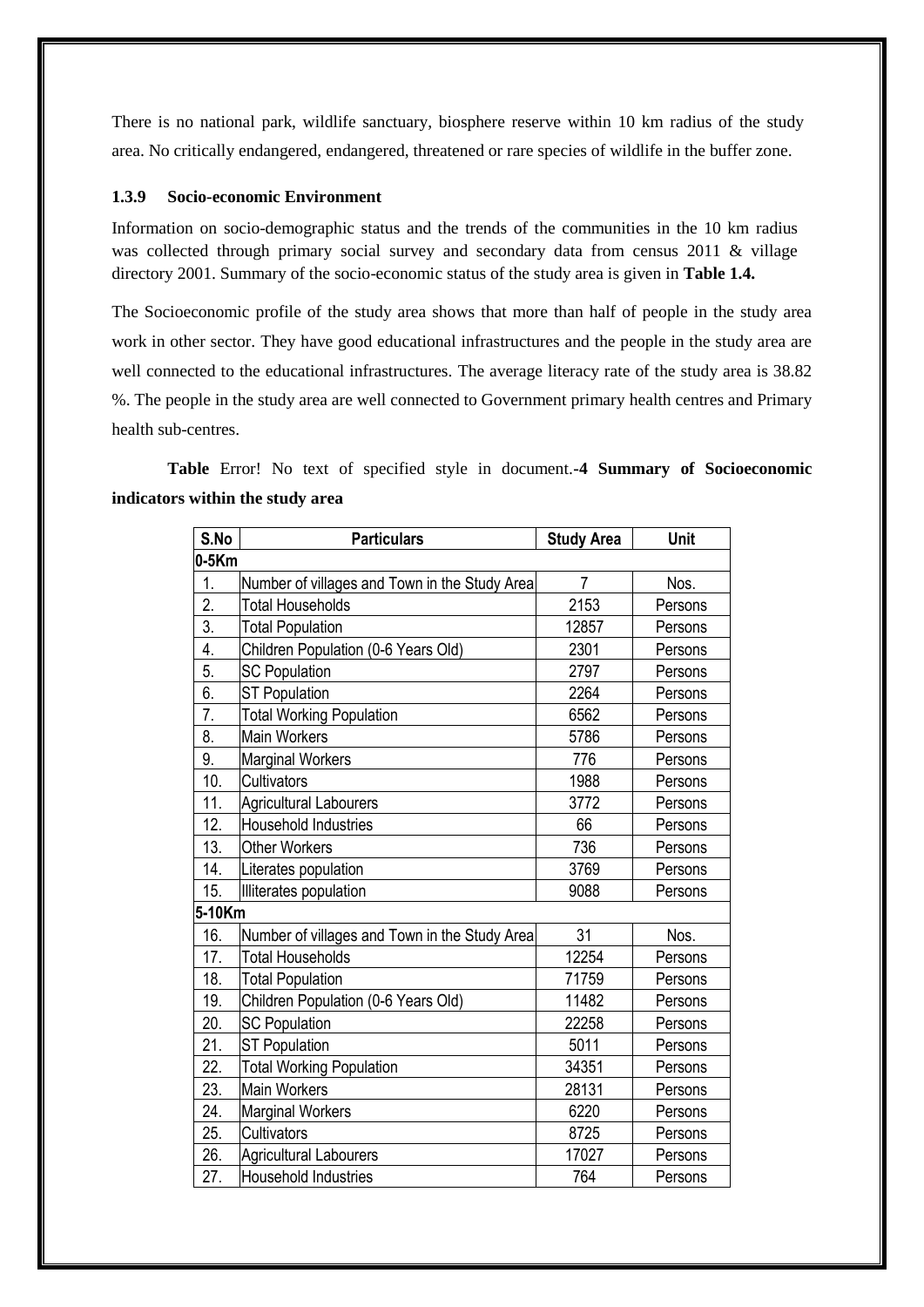| 28. | Other Workers          | 7835  | Persons |
|-----|------------------------|-------|---------|
| 29. | Literates population   | 29085 | Persons |
| 30. | Illiterates population | 42674 | Persons |

### **1.4 Anticipated Environmental Impacts and Mitigation Measures**

### **1.4.1 Impact on Topography, Drainage & Landuse**

The changed topography will alter the drainage within the Quarrying lease area. However, there will not be any changes in the topography or drainage pattern outside the Quarrying lease area. At the end of Quarrying activities after reserves are exhausted, the area will be restored to an acceptable level of self-sustaining eco-system.

No surface water will be utilized for Quarrying operation. Moreover, there would not be any discharge from quarry into the surface water body as no process waste water generation in the quarry and allied activities. Hence, there would not be any impact on surface water.

Only domestic effluent will be generated from the quarry area and rest shelter. The domestic effluent is discharged in Mobile STP. Besides, there will be no toxic element in the quarried out material, which may contaminate ground/ surface water. It is, therefore, apparent that there will be negligible impact of Quarrying on the surface water regime.

With only 67,935tons of proposed production per annum, at the end of lease period, the lease area utilization for the mentioned Quarrying and allied activities shall be 12 Acre.

The potential adverse impact of opencast River Sand Quarrying will be in the form of change in land

use pattern at the place excavation of sand and the pit will be fulfilled replenishment sand during course of time.

# **1.4.2 Ambient Air Quality**

# **1.4.2.1** *Impacts on Air Quality*

To assess the impact of the Sand mining¸ screening and transportation operations from the River Sand Quarry, air quality modeling was carried out for the mining operations, mineral screening and the transportation activities. The modeling was carried out using MoEFCC/CPCB approved Lakes AERMOD model. The predicted maximum ground level concentrations for PM10, PM2.5, SO2 and NOx at baseline air quality monitoring locations in controlled state are as follows:

The total increase in concentrations above baseline status to estimate the percentage increase is summarized in **Table 1.5.**

**Table** Error! No text of specified style in document.**-5 Total Maximum GLCs from the Mining Emissions**

| <b>Pollutant</b> | Max.<br><b>Base Line</b><br>Conc.<br>$(\mu g/m^3)$ | <b>Estimated</b><br><b>Incremental</b><br>Conc. $(\mu g/m^3)$ | Total Conc. $(\mu g/m^3)$ | <b>NAAQ</b><br>standard | % contribution of<br>concentration<br>above Base line |
|------------------|----------------------------------------------------|---------------------------------------------------------------|---------------------------|-------------------------|-------------------------------------------------------|
| $PM_{10}$        | 66                                                 | 29                                                            | 95                        | 100                     | 43.94                                                 |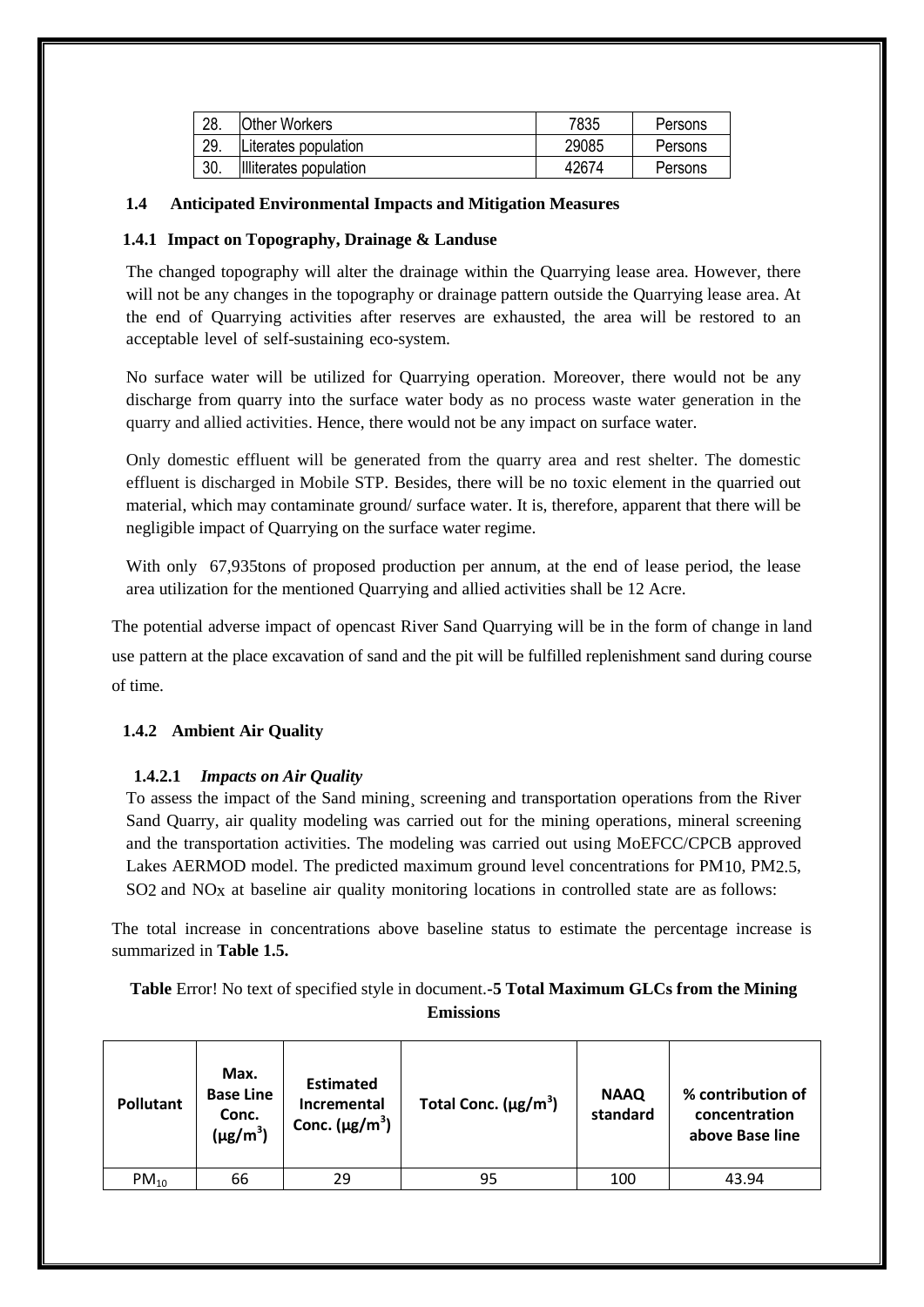| $PM_{2.5}$      | $\sim$ $\sim$       | . .       | -   | - -      | $\Gamma$ $\Omega$ $\Omega$ |
|-----------------|---------------------|-----------|-----|----------|----------------------------|
|                 | ےر                  | . .       | . . | υo       | <u>JJ.IJ</u>               |
| NO <sub>X</sub> | $\sim$ $\sim$<br>∠∪ | ∼−<br>ر ے | --  | oc<br>ου | 96.15                      |

### **1.4.2.2 Air Pollution Control Measures**

- $\triangleright$  Water sprinkling on haul roads at regular intervals.
- $\triangleright$  Regular maintenance of haul road.
- $\triangleright$  Haul road will be kept wide and compact.
- $\triangleright$  All hauling units (tippers) would be covered by multi cap mechanism to avoid spillage.
- $\triangleright$  Water sprinkling during loading operations to control dust emissions.
- $\triangleright$  Regular maintenance of vehicles and machinery.
- $\triangleright$  Provision of Dust masks to workmen.
- Plantation of thick green belt around lease boundary i.e. along 7.5m safety zone.
- $\triangleright$  Good house keeping would be practiced to control air pollution.

### **1.4.3 NOISE IMPACT DUE TO WORKING ENVIRONMENT**

High noise levels pose a major health risk to the quarry workers. If the magnitude of noise exceeds the tolerance limits, it is manifested in the form of discomfort leading to annoyance and in extreme cases to loss of hearing. Detrimental effects of noise pollution are not only related to sound pressure level and frequency, but also on the total duration of exposure and the age of the person. The adverse effects of high noise levels on exposed workers may result in:

- > Annoyance;
- $\triangleright$  Fatigue;
- $\triangleright$  Temporary shift of threshold limit of hearing;
- $\triangleright$  Permanent loss of hearing; and
- $\triangleright$  Hypertension and high blood cholesterol, etc.

The following are the sources of noise:

- $\triangleright$  Operation of JCB, Trucks/tippers.
- $\triangleright$  Loading and unloading
- $\triangleright$  Vehicular Movement.

The noise level is predicted with the help of **CUSTIC 3.2 English** Software which provides noise level contours at various receptors obtained after running the model during operational phase and the results are indicating that predicted noise levels are within the stipulated guidelines.

#### **1.4.3.1 Proposed Noise Control Measures**

- $\triangleright$  Proper maintenance, oiling and greasing of machines at regular intervals will be done to reduce generation of noise.
- $\triangleright$  Provision of sound insulated chambers for the workers deployed on machines producing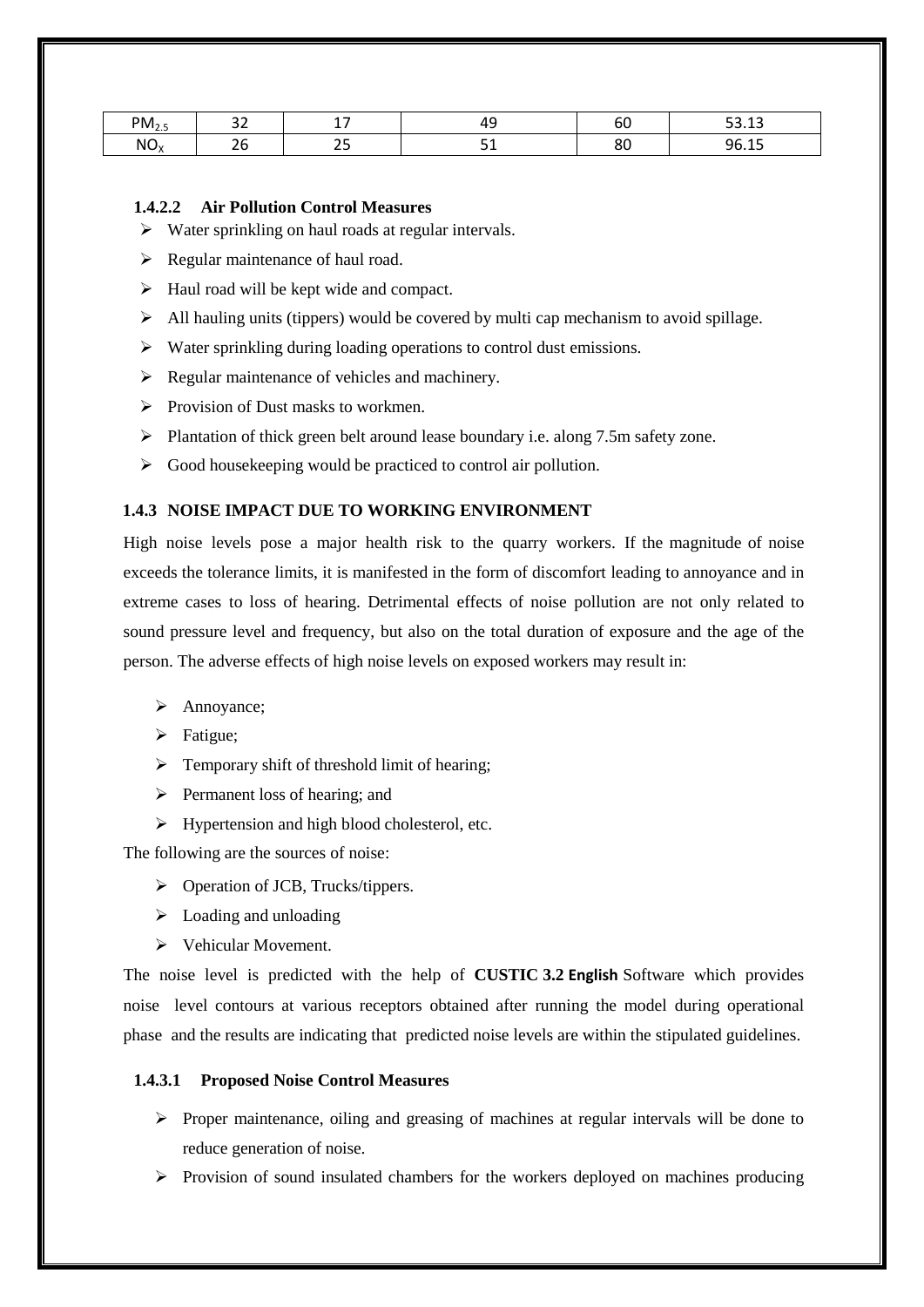higher levels of noise.

- $\triangleright$  Green Belt/Plantation will be developed around the mining activity area and along haul roads will act as acoustic barrier.
- $\triangleright$  Personal Protective Equipment (PPE) like ear muffs/ear plugs will be provided to the operators and workers.
- $\triangleright$  Periodical monitoring of noise will be done.

# **1.4.4 Water Resources & Quality**

### **1.4.4.1** *Impact on Water Resources & Quality*

The proponent will quarry River Sand only in the area, and it does not contain any toxic material. Also, there is no use of chemicals or hazardous substances in the mining process. Thus, ground water pollution is not envisaged due to the mining operations. The Pre monsoon water level is observed in study area is 10 to 20m. While during Summer groundwater level varies in the study area ranges from 5 to 10m.

# **1.4.4.2 Proposed Water Conservation & Water Pollution Control Measures**

The daily water requirement in the quarry is about 4 KLD. The source of Water required for dust suppression and plantation will be utilized from water tankers from nearby villages and water for domestic use will be supplied by tankers. Thus, ground water will be used only for drinking and domestic use. There is no water requirement for mineral processing in the quarry. Also, there is no process effluent generation in the quarry.

The following measures will be taken up to reduce this load:

- $\triangleright$  No waste water will be generated during Quarrying operation.
- For the disposal of domestic waste water generated from quarry office, mobile STP will be provided.
- $\triangleright$  Fresh water requirement will be minimized.

# **1.4.5 Solid Waste Generation & Management**

There is no such reduction of waste / mineral reject processing possibilities are proposed during plan period. There is no proposal of dumping during the proposed ensuing quarrying period, & concurrent backfilling is proposed.

### **1.4.6 Biological Environment**

During the course of Quarrying, the management will practice scientific method of Quarrying with proper Environmental Management Plan including pollution control measures especially for air and noise, to avoid any adverse impact on the surrounding wildlife. Already 7.5 m safety belt – green belt maintained all along the periphery of the lease boundary.

### **1.4.6.1 Proposed Biological Environment Conservation Measures**

- > Periodic maintenance of mineral transport road.
- Covered Transport of stone quarry to consuming industry.
- Monitoring of dust fall at agriculture land located nearby the Quarrying area.
- $\triangleright$  During the course of Quarrying, the management will practice scientific method of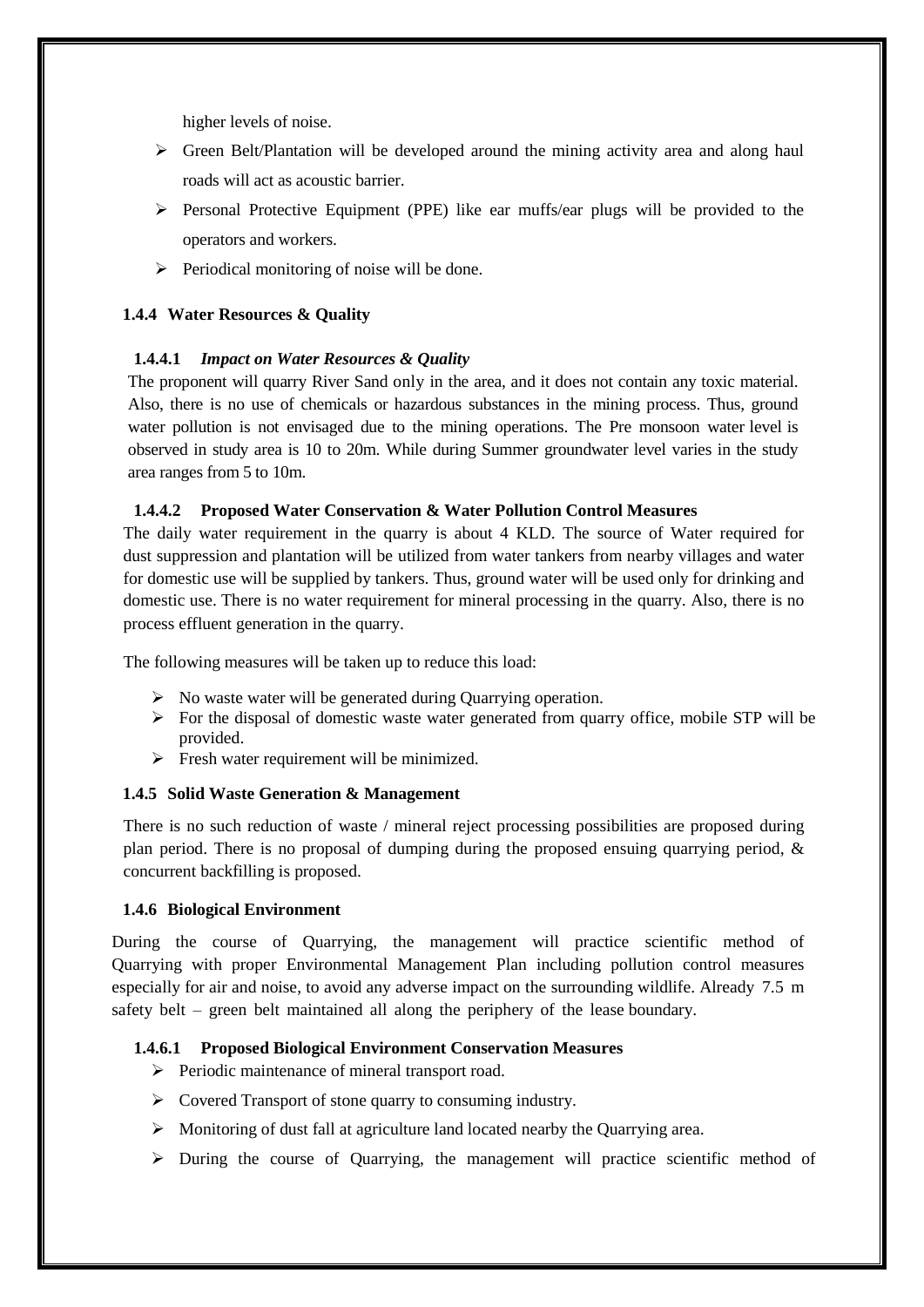Quarrying with proper Environmental Management Plan including pollution control measures especially for air and noise, to avoid any adverse impact on the surrounding wildlife.

# **1.4.7 Socio-economic Environment**

- $\triangleright$  There is no habitation or private land in the River Sand quarry. There is no rehabilitation and resettlement involved in the project.
- $\geq$  The said quarry provides direct employment to 15 people and generates indirect employment. Preference will be given to the local people as per their eligibility.
- The existing infrastructure facilities are sufficient to cater the needs of the River Sand quarry.
- $\triangleright$  However, the quarry management will take efforts as a part of CER for improvement in civic amenities like sanitation, drinking water facilities, transport road, etc in the nearby villages.

# **1.4.8 Environmental Monitoring Program**

An Environmental Management Cell (EMC) will be established in the quarry under the control of Mines Manager. The EMC will be headed by an Environmental Officer having adequate qualification and experience in the field of environmental management. Regular and periodic Environmental monitoring of Ambient Air Quality, Water table depth, Water quality, Ambient Noise Levels, Soil Quality, CSR activities etc will be carried out through MOEFCC accredited agencies and reports will be submitted to KSPCB/ Regional office of MoEF&CC.

### **1.4.9 Risk Assessment & Disaster Management Plan**

The assessment of risk in the River Sand quarry project has been estimated for Slope failure, Movement of JCB/Equipment's, Dust hazards, and flooding of lower benches and corresponding mitigation measures are suggested in the EIA/EMP report.

A detailed Disaster Management Plan for facing disasters due to natural effects and human reasons is prepared and incorporated in the EIA/EMP report for ensuring safety of life, protection of environment, protection of installation, restoration of production and salvage operations in this same order of priorities. For effective implementation of Disaster Management Plan, it will be widely circulated and personnel shall be imparted training through rehearsals. Site facilities, procedures, duties and responsibilities, Communications, etc. is considered in detail in the Disaster Management Plan.

# **1.5 Project Benefits**

The River Sand quarry project would generate additional employment opportunities which would finally result in improvement in the quality of life of people of the nearby villages. In line with this CER policy, Hutti Gold Mines Co.Ltd will carry out community welfare activities in the following areas:

- Community development
- Education